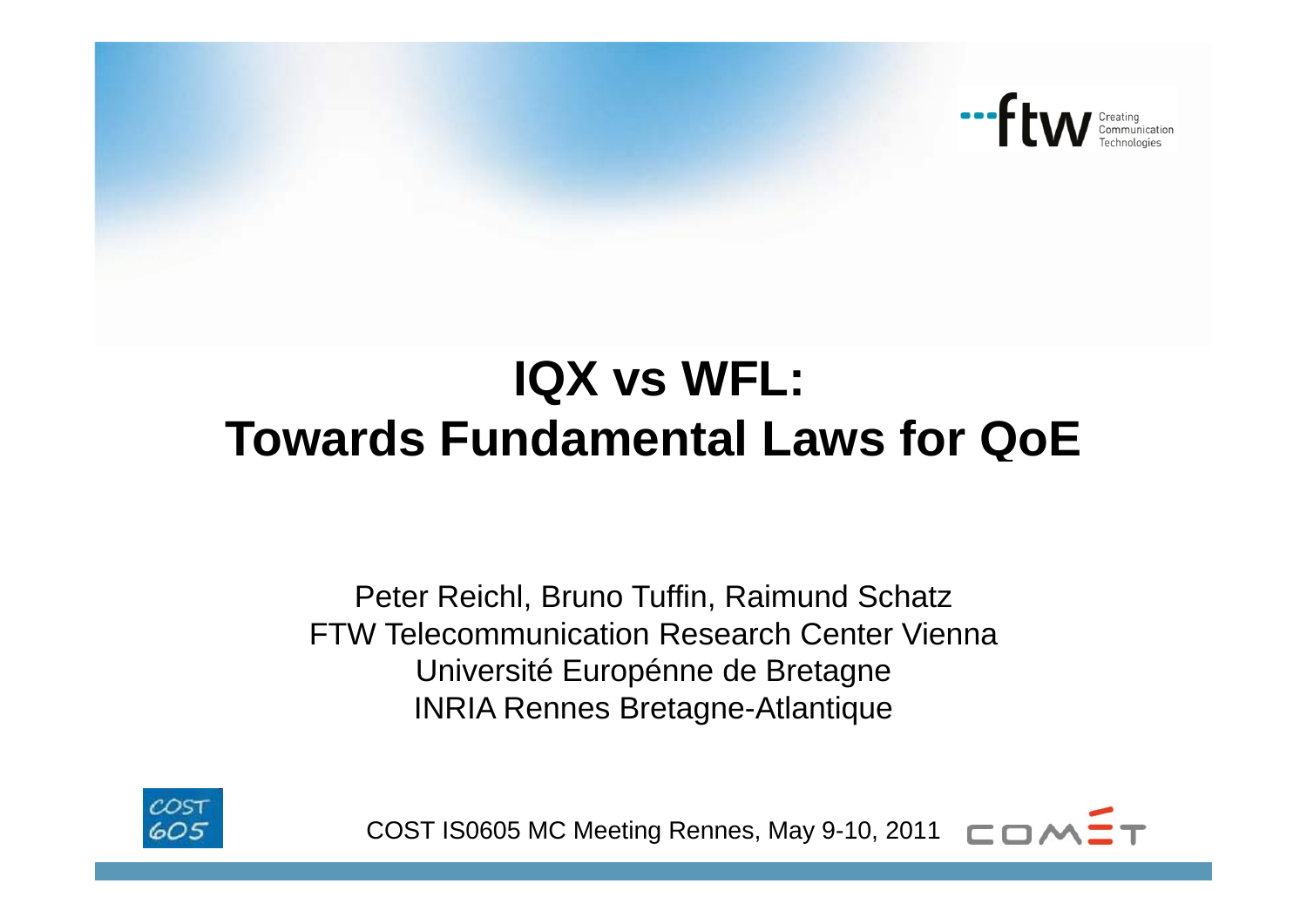#### Agenda



- $\Box$ From Charging for QoS to Charging for QoE
- $\Box$ Logarithmic utility functions and the Weber-Fechner Law
- $\overline{\phantom{a}}$ The IQX hypothesis: an exponential law for QoE
- $\overline{\mathbb{R}^n}$ ■ Conclusions

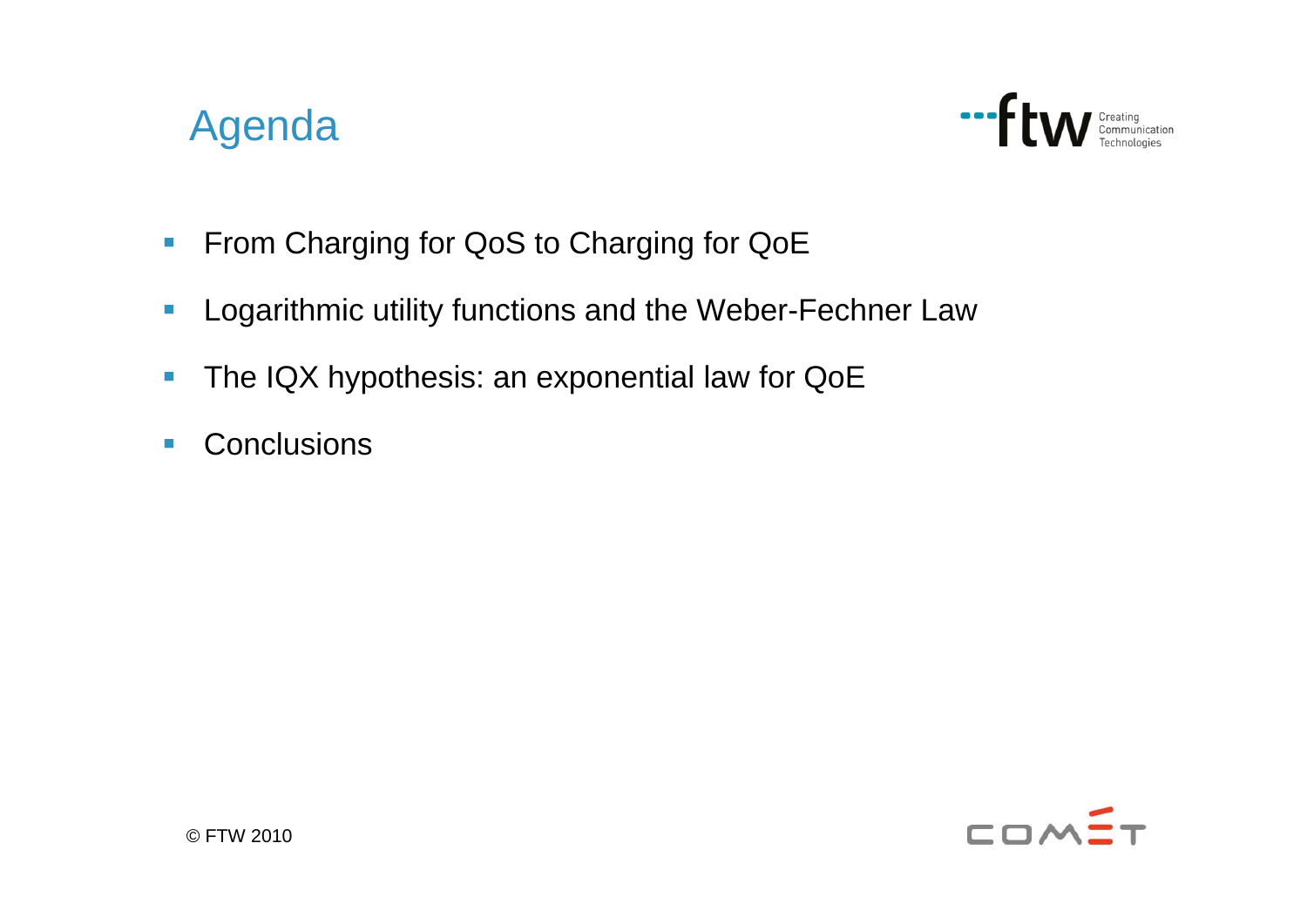#### From QoS to QoE

- $\mathcal{C}$ Strong trend: back to user-perceived quality  $=$  "Quality of Experience"
- $\mathcal{L}_{\mathcal{A}}$  Most wide-spread definition: "*overall acceptability of an application or service as perceived subjectively by the end-user… includes the complete end-to-end system effects… may be influenced by user*  **expectations** and **context**." **Expectations** and *context*."
- $\left\vert \cdot \right\rangle$ Example metric: Mean Opinion Score (MOS)

| <b>MOS Value</b> | <b>Quality</b>   |
|------------------|------------------|
| 5                | <b>Excellent</b> |
| 4                | Good             |
| 3                | Fair             |
| 2                | Poor             |
|                  | <b>Bad</b>       |

e.<br>Ka Methodological focus: user trials



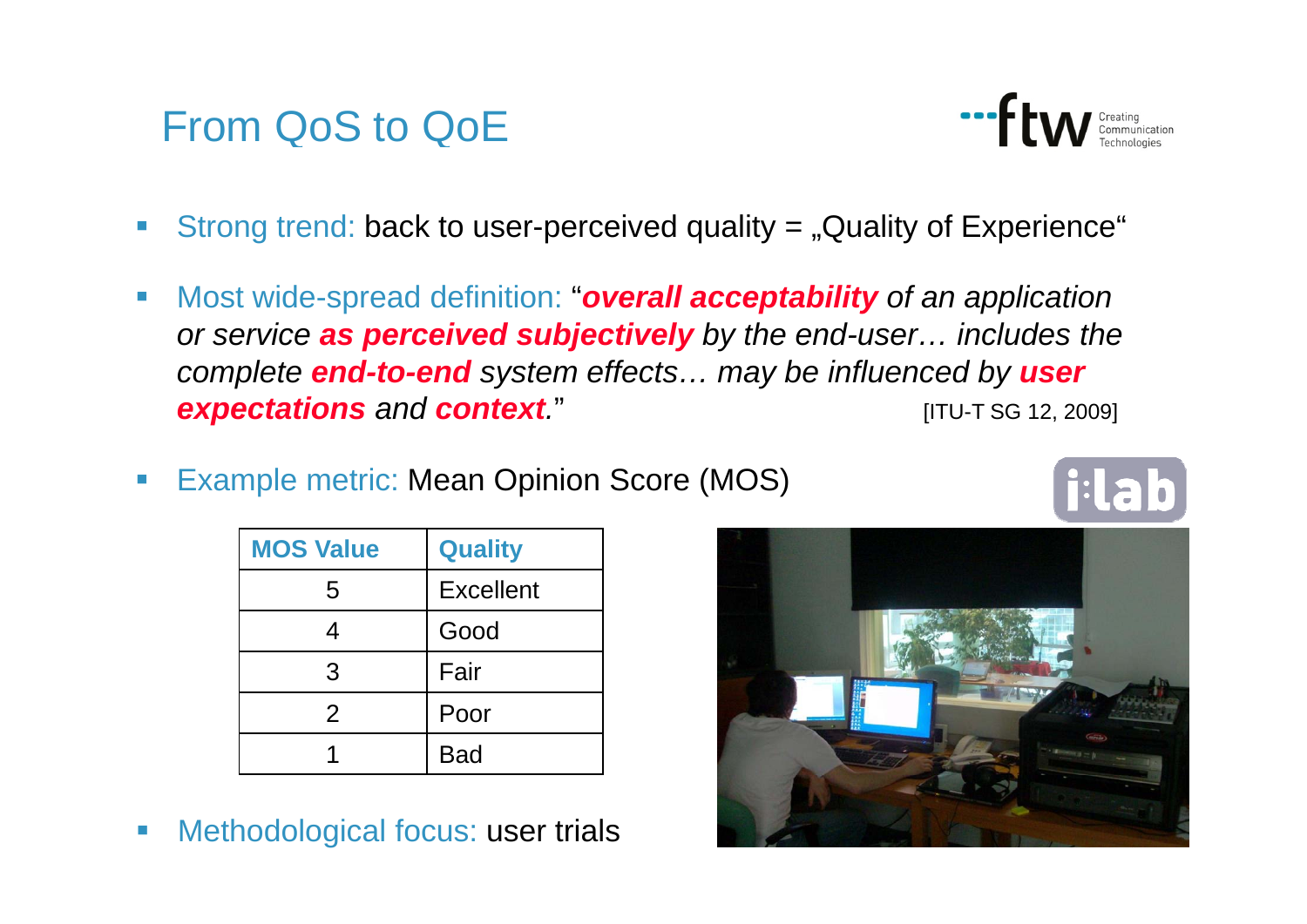## From QoS to QoE: Charging Perspective

 $\overline{\mathbb{R}^n}$ A simple model



- $\mathcal{C}_{\mathcal{A}}$  Note: double role of charging under QoE
	- Contribution to user expectation
	- -- Result of quality evaluation
- $\mathbb{R}^n$ **Result: some sort of a fixed point problem**

 $p = p(QoE)$  $QoE = QoE(p)$ (user experience) (service tariff)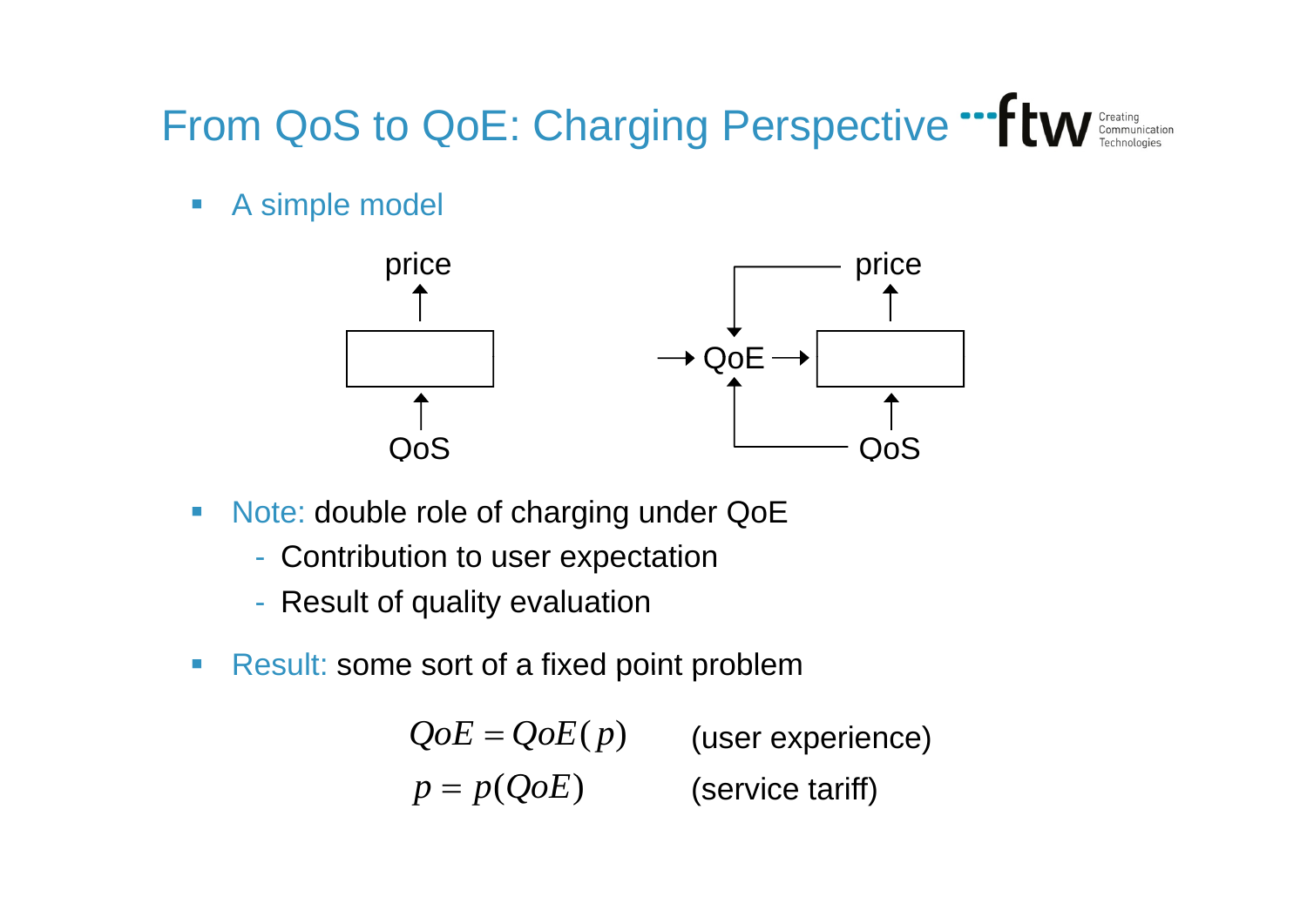### Some Related Work: M3I



- $\mathcal{L}_{\mathcal{A}}$ M3I: Market-Managed Multiservice Internet (EU FP5)
- $\overline{\phantom{a}}$  General idea: quantitative and qualitative investigation of user attitudes and behaviour in a dynamic/differential pricing environment for Internet services
- $\blacksquare$  Different experiments conducted at BT in 2000/2001:
	- Experiment 1: effect of QoS stability on user attitudes
	- Experiment 2: effect of different network conditions on subjects' willingness-to-pay
	- Experiment 3: user behaviour while buying QoS
- $\blacksquare$ User provide quantitative ratings of quality and service acceptability
- П Additional interviews about qualitative attitude towards dynamic pricing



© FTW 2010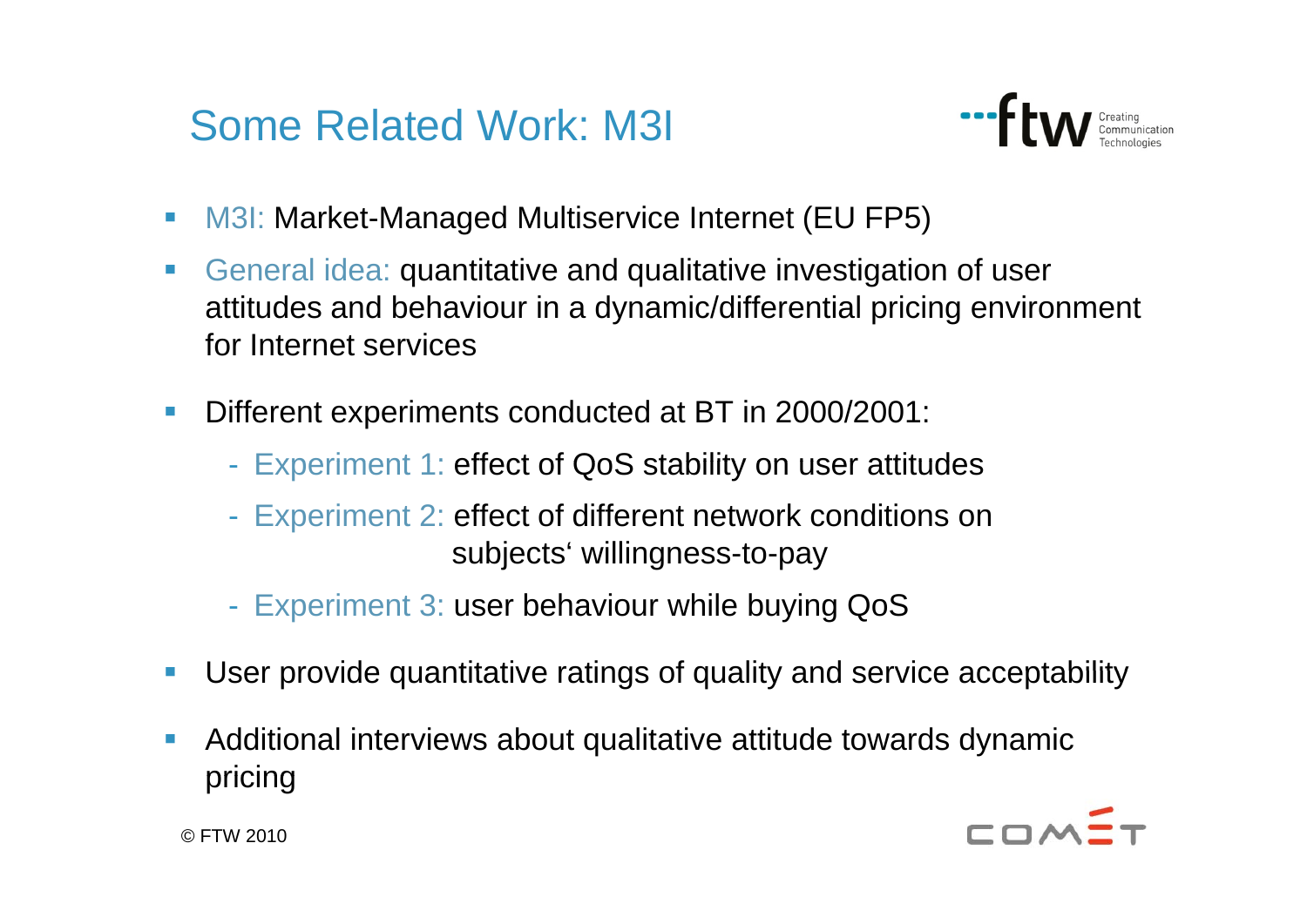## Experiment 1 (QoS Stability)



- Focus: impact of stable/variable QoS for multimedia service
- Test material: two 30 sec audio-video clips
- $\mathbb{R}^n$  Manipulated parameters:
	- Video quality level (1/5/10/15/20 frames per sec) number and degree of QoS changes (0/10/20 changes per min)
- $\mathcal{L}_{\mathcal{A}}$  Test method:
	- 5-grade MOS scale for quality rating, binary for acceptability
	- Willingness-to-pay response panel
- $\mathcal{L}_{\mathcal{A}}$  Main conclusions:
	- Quality perception tied to expectations, e.g. acceptability depends on subjective importance of task
	- Constant quality preferred over variable quality
	- -- People will pay for good quality (if perceived as such)

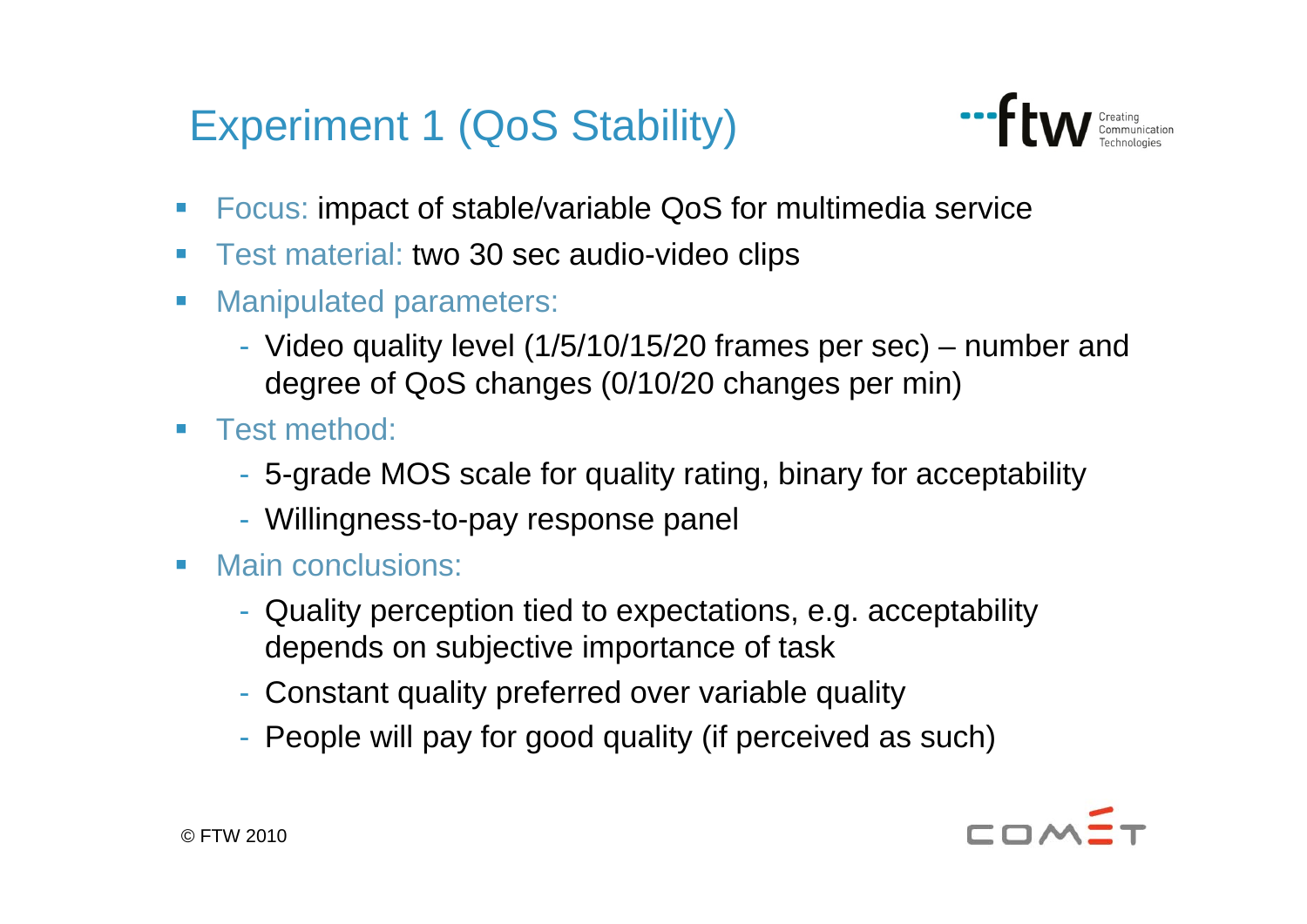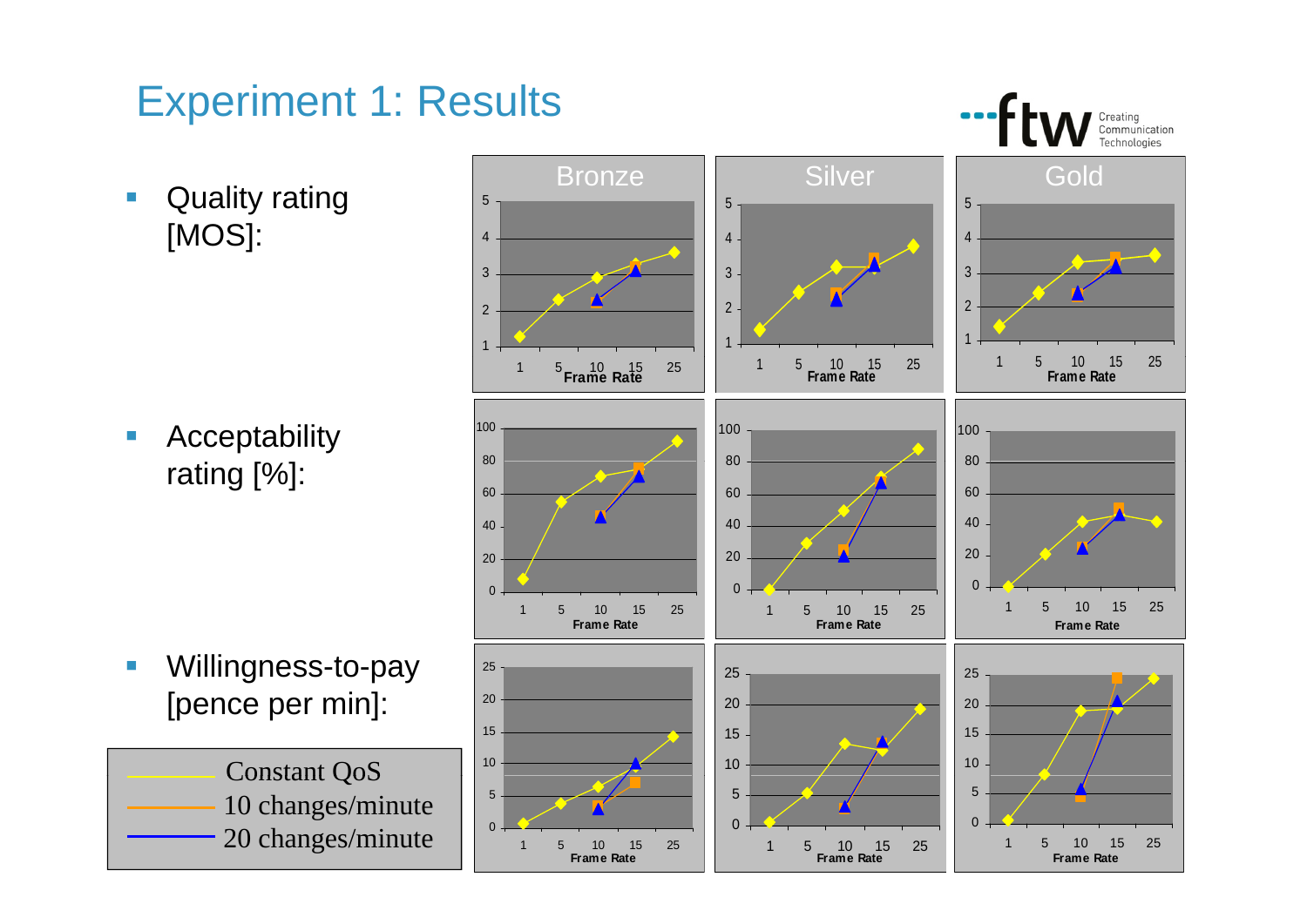# Utility and Willingness-to-Pay<br>Basic question: what is the "value" of a  $\int$  elastic

- Basic question: what is the "value" of a resource/service for the end customer?
- Formal answer:  $u_i(x) :=$  utility function for customer *i* to receive service *<sup>x</sup>*



- Usual assumptions: monotonically increasing, concave, …
- e.<br>Ka Typical candidate: logarithm function
	- mathematically feasible
	- many nice properties, up to proportional fairness (Kelly et al.)
- e. But: isn't there a better justification??
- e. Inspiration: recent results from QoE trial evaluations

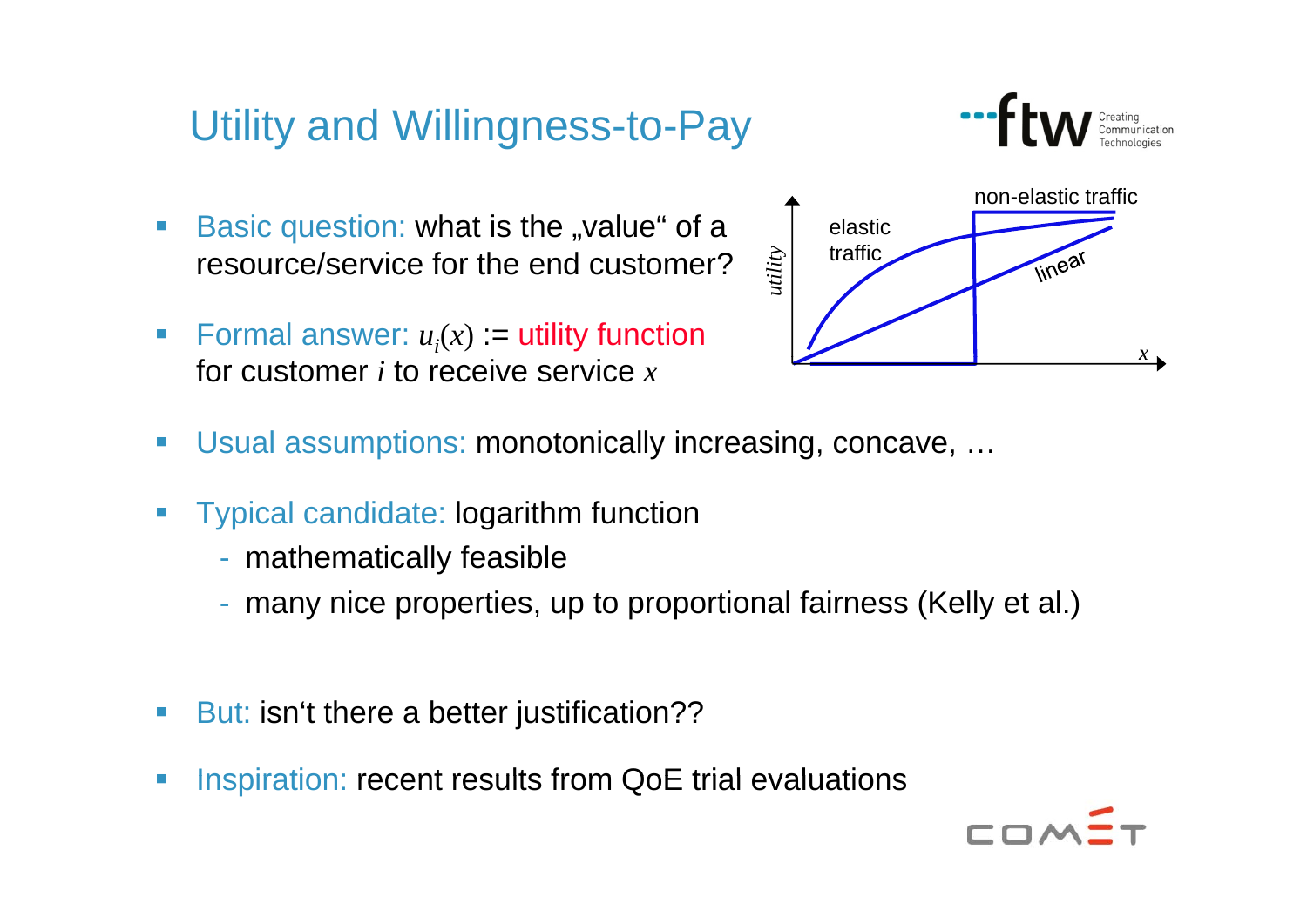#### Example 1: VoIP Quality under PSQA  $\leftarrow$ fra

- $\mathcal{L}_{\mathcal{A}}$  Rubino, Varela et al.: Pseudo-Subjective Quality Assessment (PSQA)
	- automated evaluation tool for QoE of multimedia applications
	- basic approach: learning tool based on Random Neural Networks
- $\mathcal{L}_{\mathcal{A}}$ Scenario: Speex codec, bitrates varying from 2.4 to 24.8 kbps
- $\mathcal{L}_{\mathcal{A}}$ • Results (logarithmic scaling of bitrate on x-axis):

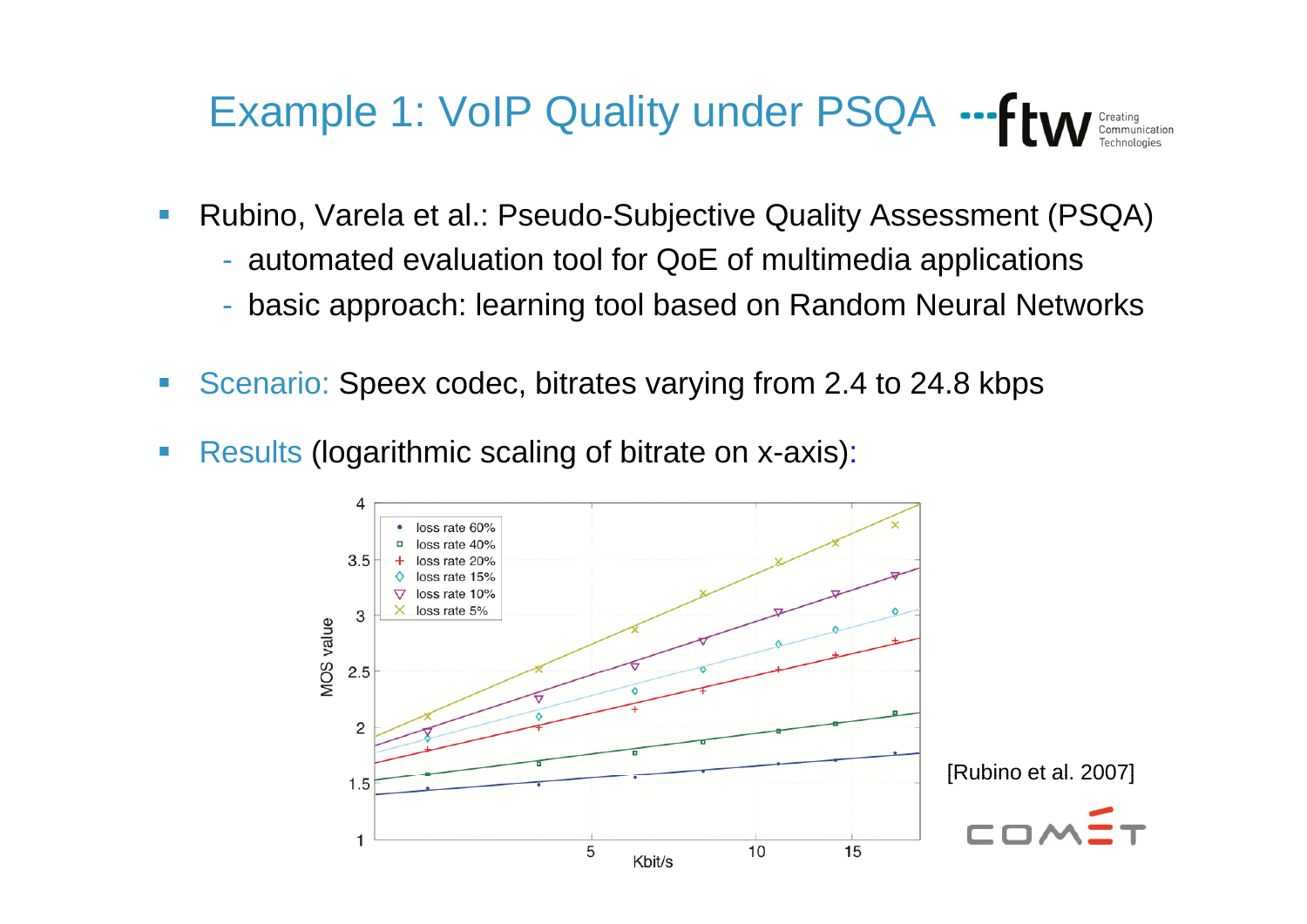#### Example 2: QoE for Web Browsing



- $\mathcal{L}_{\mathcal{A}}$  Ibarrola, Liberal et al.: Web QoE under IP network latency
	- two-step web browsing task: access search page + results page
	- network conditions varied from very slow to very fast
- $\mathcal{L}_{\mathcal{A}}$ Result: end user satisfaction depends logarithmically on total session time (waiting time as function of network latency)

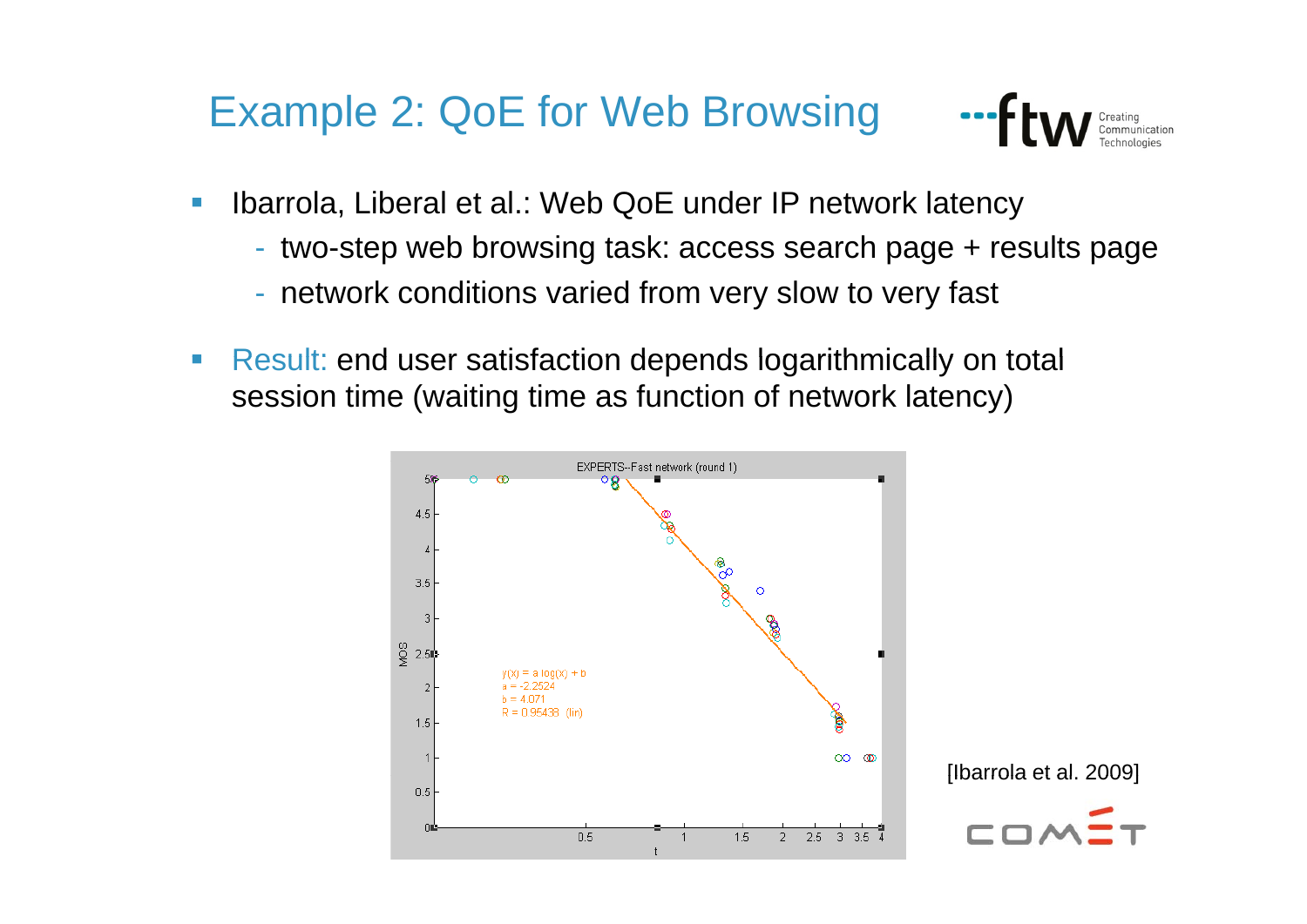# Example 3: QoE for Mobile Broadband ... From

- $\overline{\phantom{a}}$ FTW Project ACE: Advancing the Customer Experience
- $\overline{\phantom{a}}$  Goal: predict user satisfaction with a service based on traffic data from a passive network monitoring tool
- $\mathcal{L}_{\mathcal{A}}$  File download scenario: users download single MP3 and ZIP files at different network speeds (256 – 4096 kbps)
- $\overline{\phantom{a}}$ Result: logarithmic dependencies between bandwidth and MOS

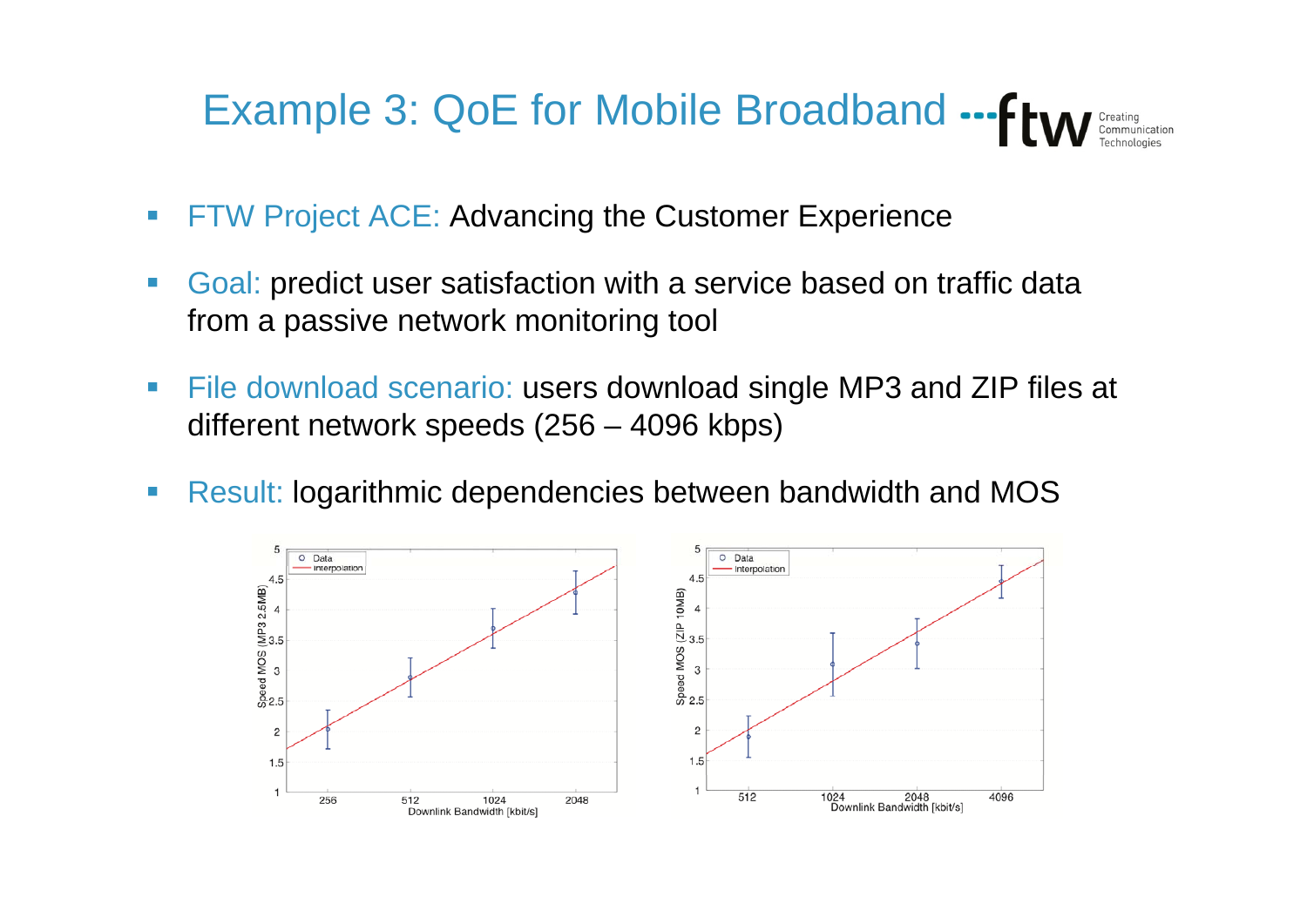#### Weber-Fechner Law



- $\overline{\phantom{a}}$  Once upon a time (in fact 1834): E. H. Weber, G. Fechner and the birth of psychophysics
- $\mathcal{C}^{\mathcal{A}}$ Idea: operation of the human sensory system traced back to "just noticeable differences"



Formally: differential perception  $dP$  directly proportional to relative change *dS*/*S* of physical stimulus

$$
dP = k \cdot \frac{dS}{S} \quad \Rightarrow \quad P = k \cdot \log \frac{S}{S_0}
$$

 $\frac{1}{2}$  Well-known principle for human vision, hearing, smelling, touching, even numerical cognition…

**QoE context:** 
$$
\frac{dQoE}{dQoS} = \frac{k}{Qo}
$$

$$
\frac{dQoE}{dQoS} = \frac{k}{QoS}
$$

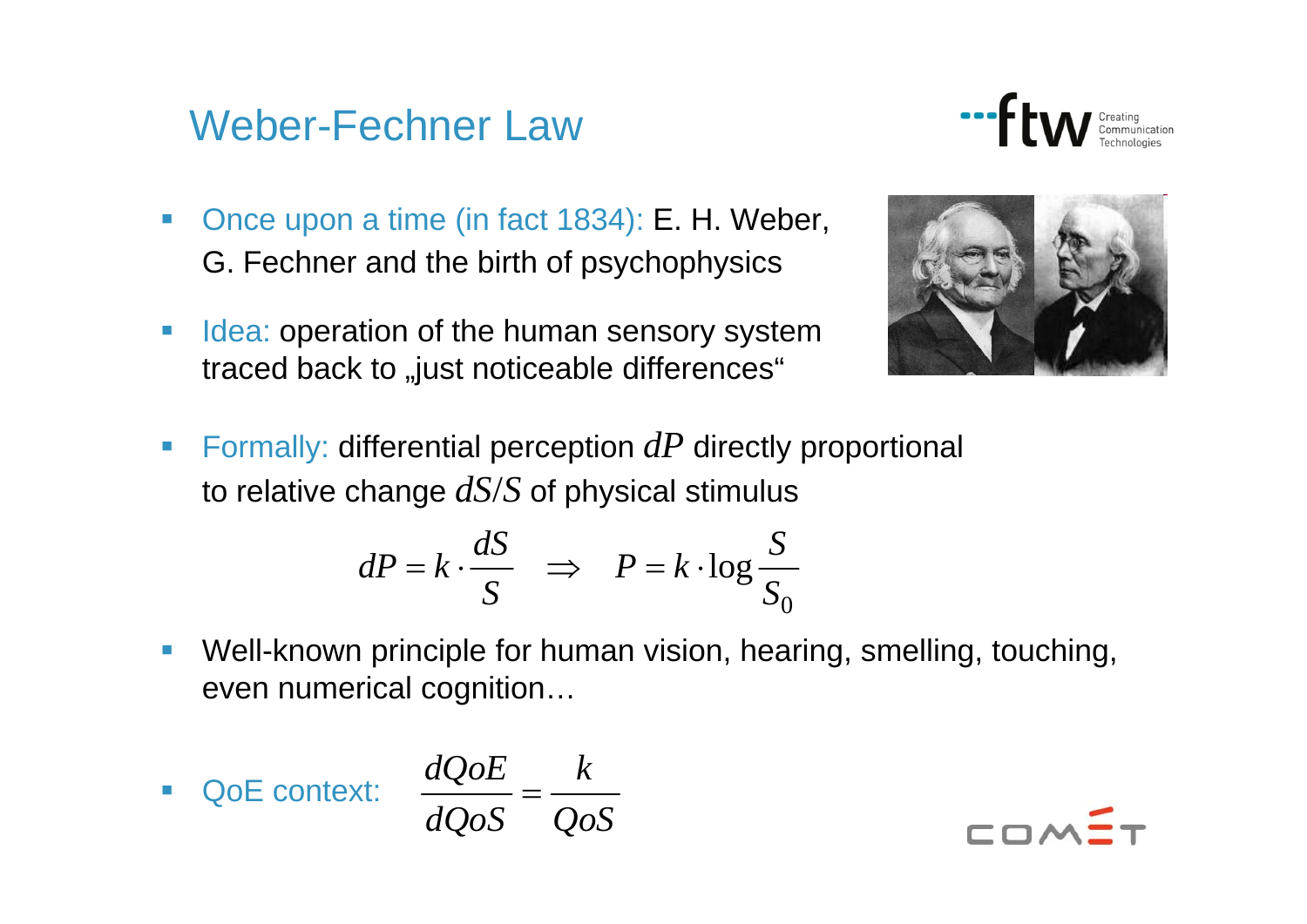#### The IQX Hypothesis



- Scenario: QoE as function of single impairment factor (e.g. loss rate)
- Claim (Hossfeld et al.): negative exponential dependency
- Note: role exchange of stimulus (QoS) and response (QoE)
- $\mathcal{C}^{\mathcal{A}}$ **Results (original and logarithmic scaling on y-axis):**

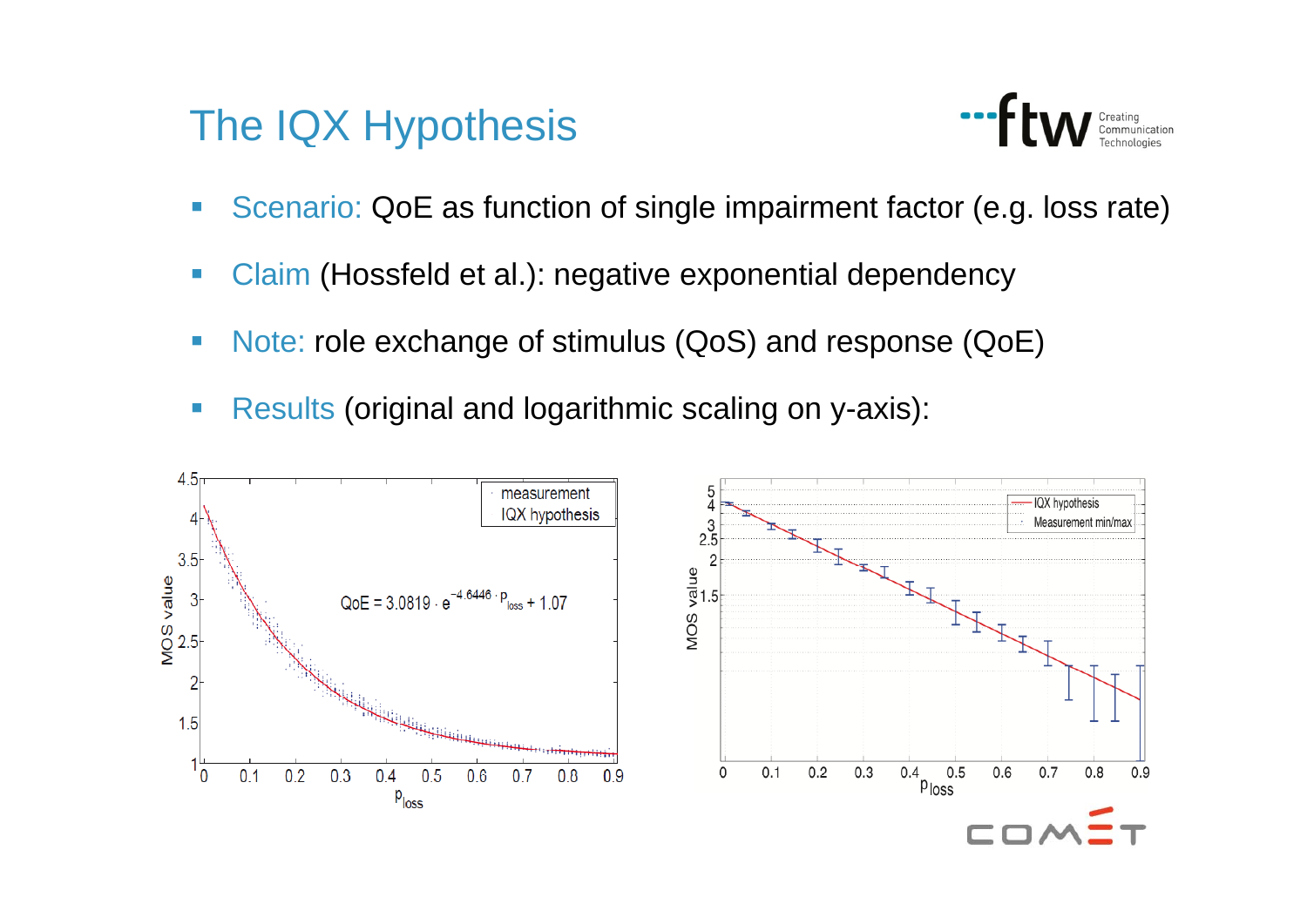Interpreting the IQX Hypothesis



 Basic assumption: subjective sensibility of the QoE is the more sensitive, the higher this experienced quality is

$$
\frac{dQoE}{dQoS} = -\tilde{\beta} \cdot (QoE - \gamma)
$$

- $\Box$ • Analogy: experienced quality of restaurant
	- $\rightarrow$  "single spot on the clean white table of a five star restaurant … appears much less severe in a beer pub"



e.<br>Ka ■ But: "experience correlation" between loss rate scenarios???



© FTW 2010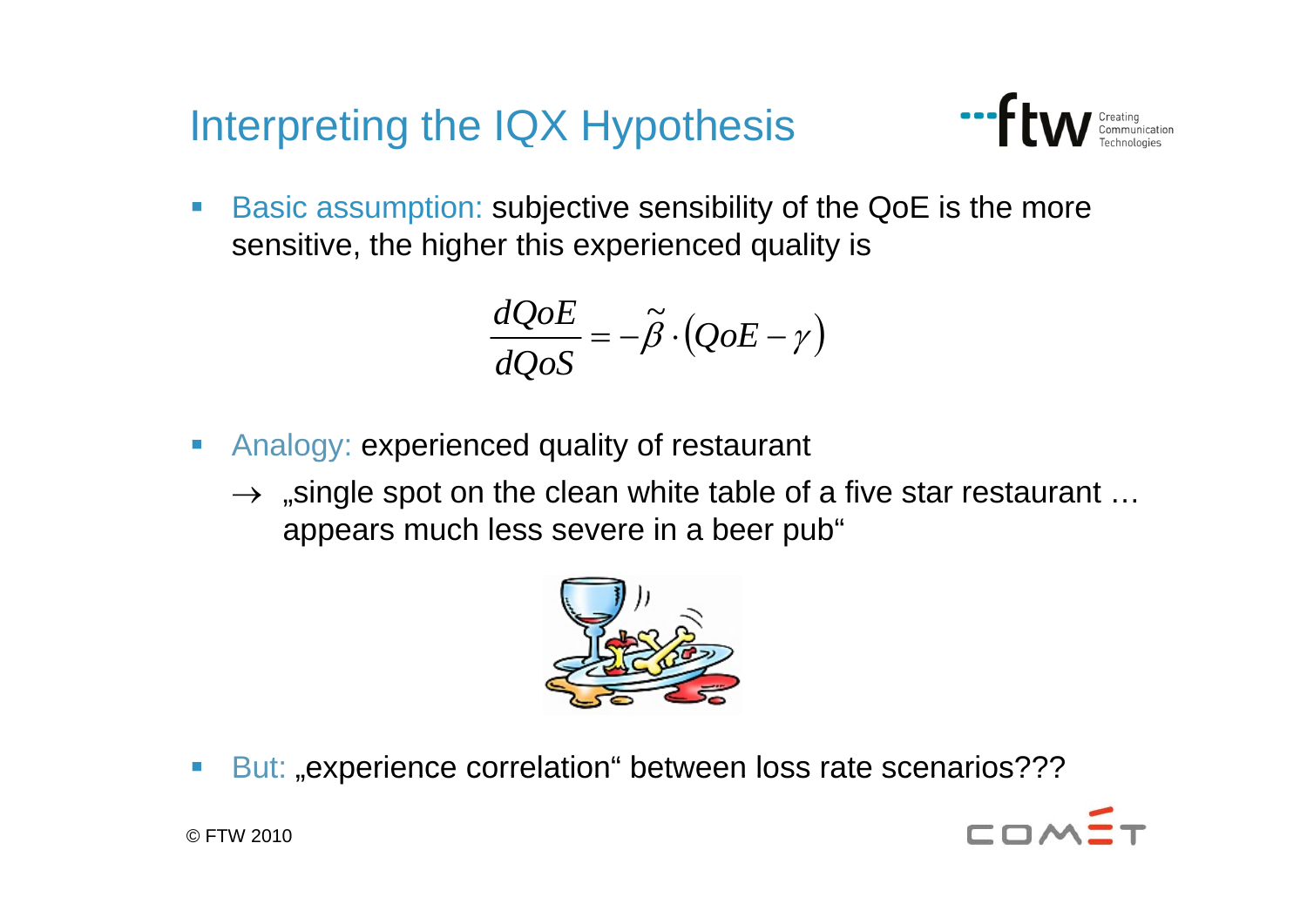Interpreting the IQX Hypothesis



 $\mathbb{R}^3$  What the restaurant example perhaps really means (with  $p = price / willingness-to-pay / ...$ ):



- e.<br>Ka Important note: different role of QoS parameter
	- -WFL: QoS as trigger
	- -- IQX: QoS as impairment
- e.<br>Ka Open question: Two sides of the same medal??

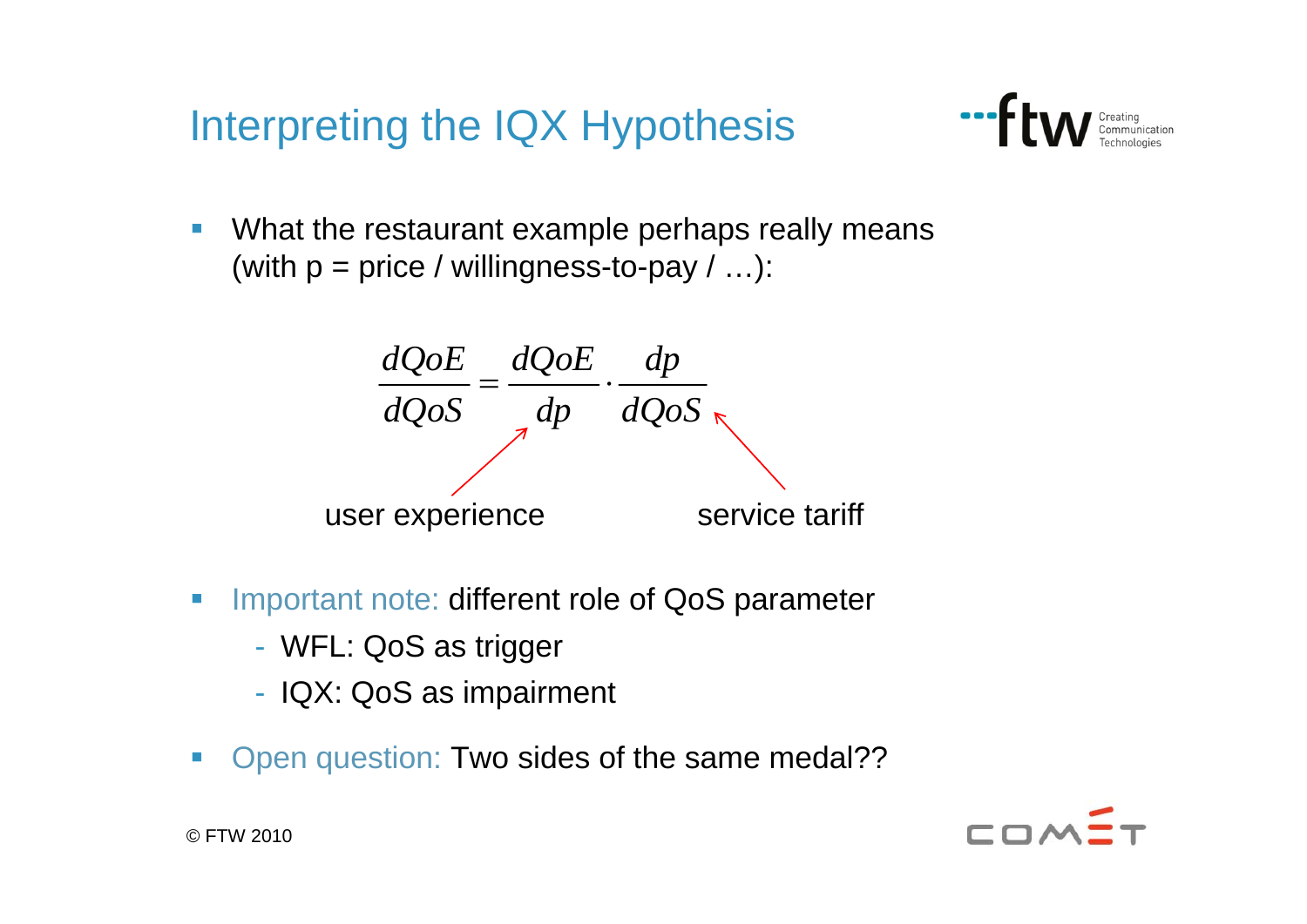#### **Conclusions**



- $\overline{\phantom{a}}$ Utility functions as key ingredient to economic modeling
- $\mathcal{L}_{\mathcal{A}}$ Recent results confirm logarithmic nature of QoE
- $\overline{\phantom{a}}$ • Most important examples: VoIP, mobile broadband
- $\Box$ The special case of the IQX hypothesis
- $\mathcal{L}_{\mathcal{A}}$ Next steps: further user trials (probably part of ETICS)

#### **Thank You Very Much For Your Attention!**

Questions & feedback always welcome: reichl@ftw.at